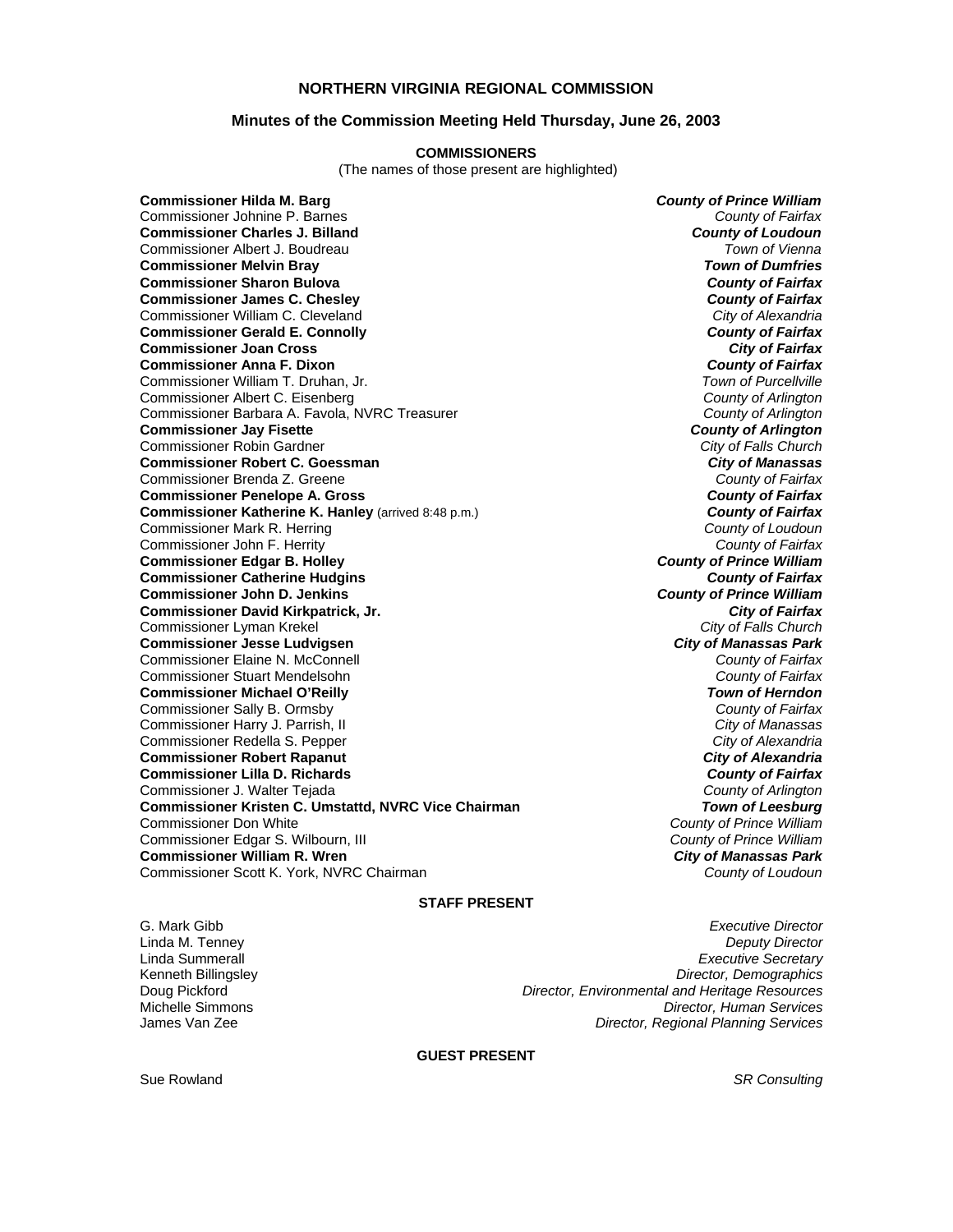| Summary Minutes of the Commission<br>June 26, 2003<br>Page 2 |                                                                                                                                                                                                                                                                                                                                                                                                                                                                             |  |
|--------------------------------------------------------------|-----------------------------------------------------------------------------------------------------------------------------------------------------------------------------------------------------------------------------------------------------------------------------------------------------------------------------------------------------------------------------------------------------------------------------------------------------------------------------|--|
| <b>CALL TO ORDER</b>                                         | Vice Chairman Umstattd called the meeting to order at 8:00 p.m.                                                                                                                                                                                                                                                                                                                                                                                                             |  |
| PLEDGE OF<br><b>ALLEGIANCE</b>                               | The Pledge of Allegiance was recited by all present.                                                                                                                                                                                                                                                                                                                                                                                                                        |  |
| ROLL CALL                                                    | The roll was called and all members present or absent were noted for the record.                                                                                                                                                                                                                                                                                                                                                                                            |  |
| <b>MINUTES</b>                                               | Commissioner Wren moved approval of the minutes of the May 22, 2003, meeting of the<br>Commission. The motion was seconded and unanimously carried.                                                                                                                                                                                                                                                                                                                         |  |
|                                                              | CONSENT AGENDA Commissioner Jenkins moved adoption of the consent agenda, consisting of the items<br>outlined below. The motion was seconded and unanimously carried.                                                                                                                                                                                                                                                                                                       |  |
| А.                                                           | Financial Reports for May 2003                                                                                                                                                                                                                                                                                                                                                                                                                                              |  |
| В.                                                           | Resolution No. P03-27: Proposal to Assist with the Four Mile Run Restoration Project                                                                                                                                                                                                                                                                                                                                                                                        |  |
| C.                                                           | Resolution No. P03-28: Proposal to Prevent Nonpoint Source Pollution from the Failure of<br><b>Onsite Wastewater Treatment Systems</b>                                                                                                                                                                                                                                                                                                                                      |  |
| D.                                                           | Resolution No. P03-29: Proposal to Adapt Modeling Software for the Development of Tributary<br><b>Strategies</b>                                                                                                                                                                                                                                                                                                                                                            |  |
| Е.                                                           | Resolution No. P03-30: Acceptance of the Northern Virginia Data Book 2003                                                                                                                                                                                                                                                                                                                                                                                                   |  |
| <b>EXECUTIVE</b><br><b>DIRECTOR'S</b><br><b>REPORT</b>       |                                                                                                                                                                                                                                                                                                                                                                                                                                                                             |  |
| А.                                                           | Mr. Gibb noted that the director's monthly report was included in the meeting package.                                                                                                                                                                                                                                                                                                                                                                                      |  |
| В.                                                           | Mr. Pickford provided a briefing on the recently launched tourism marketing campaign in<br>Northern Virginia. The campaign was born out of the events of September 11. Two million<br>dollars in federal funds have been appropriated to the region, with half used for marketing.<br>Northern Virginia is branding itself with a tourism logo and tagline, the "pursuit of<br>happiness," to play on the area's historical attractions as well as its leisure attractions. |  |
|                                                              | The campaign will be a three-pronged approach: golf, shopping and wineries. The golf<br>focus is the first of the campaign, and the opening was featured on the Today show and<br>reported in The Washington Times as well as by AP. Mr. Pickford demonstrated the<br>interactive website and confirmed for Commissioner Fisette that this is linked to the D.C.<br>tourism site.                                                                                           |  |
|                                                              | Commissioner O'Reilly commented on the success of Alabama's Golf Trail in generating<br>tourism in that state.                                                                                                                                                                                                                                                                                                                                                              |  |

 C. Mr. Gibb reported on his trip in April to NVRC's sister organization, the Verband Region Stuttgart. He also spoke at the METREX conference there. METREX is a European organization of regional councils. The trip was paid for by a private foundation.

> Additionally, the U.S. Embassy in Denmark invited Mr. Gibb to speak at a conference in Lithuania in May, and funded his trip. In reply to Commissioner Holley's inquiry, Mr. Gibb said Lithuania's greatest needs are housing and public transit. He added there is a good deal of foreign investment in the country.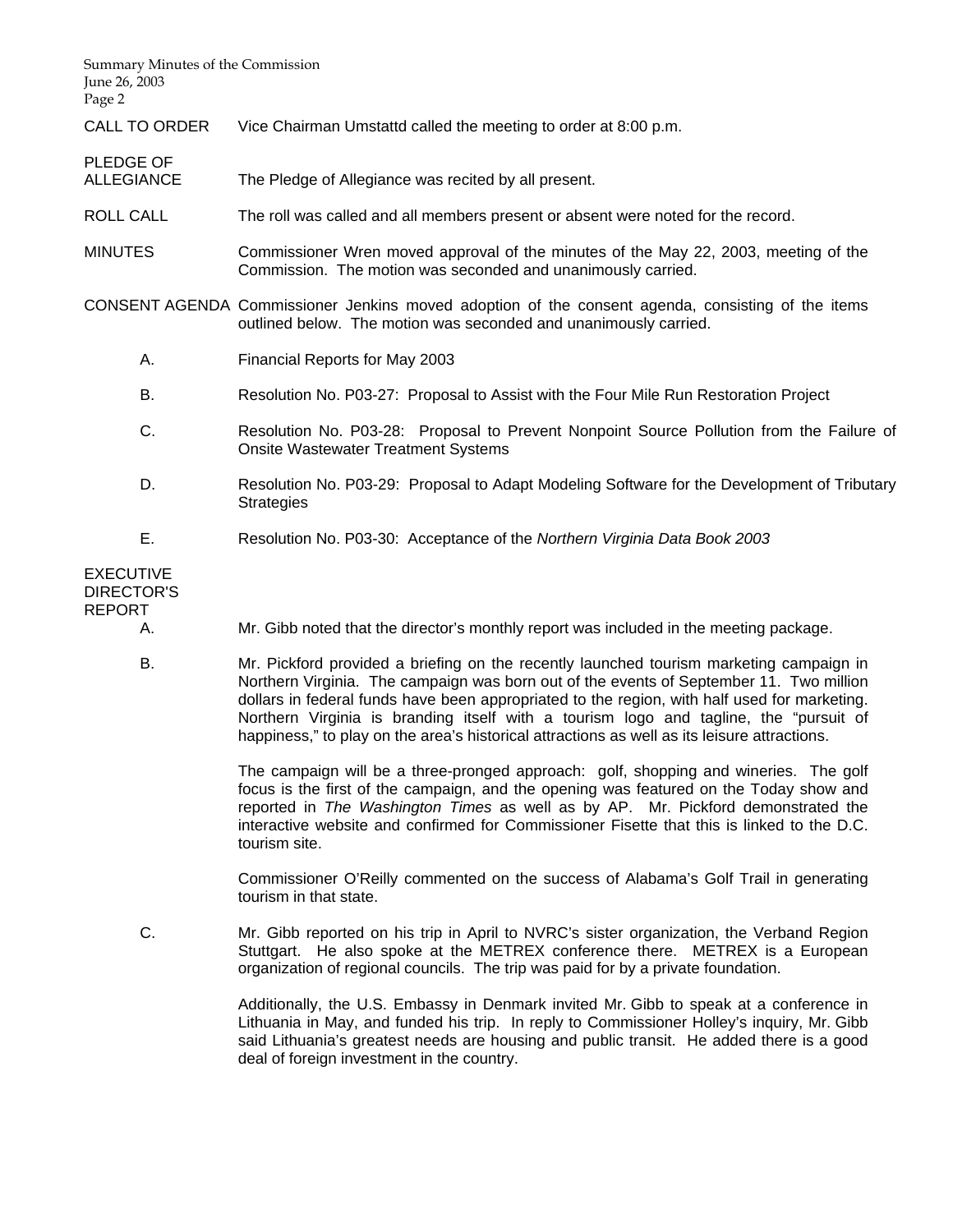Summary Minutes of the Commission June 26, 2003 Page 3

- - D. Ms. Simmons reported on the Northern Virginia Fair Housing Program, which was started five years ago by NVRC. The contract has just been renewed for testing (age, nationality, family status, and disability are all protected classes). Testers are sent to mortgage lenders, real estate agents, or rental offices. Arlington, Fairfax County, Falls Church and Prince William participate in the Fair Housing Program. Montgomery County, Maryland, has also purchased services under this contract. In reply to a question, Ms. Simmons said each participating jurisdiction decides where it wants to test, but they mainly look at large complexes.

# REPORT OF THE NOMINATING

COMMITTEE Mr. Gibb reported that Commissioner Hanley had forwarded the Nominating Committee report, which recommends the current officers:

| Chairman      | Scott K. York (County of Loudoun)       |
|---------------|-----------------------------------------|
| Vice Chairman | Kristen C. Umstattd (Town of Leesburg)  |
| Treasurer     | Barbara A. Favola (County of Arlington) |

 Commissioner Richards moved acceptance of the slate of officers. The motion was seconded. Vice Chairman Umstattd asked for nominations from the floor; there were none.

## ADOPTION OF ANNUAL BUDGET

FOR FY 2004 Commissioner Bulova reported that she had chaired the Operations Committee, which met prior to the Commission and considered and recommends the FY 2004 Budget. She reminded the members that a preliminary '04 budget had been presented and adopted last September.

> Commissioner Bulova pointed out that the per capita member dues rate remains the same as the previous 13 years. However, NVRC receives less State funding than in 1988. Much of the Commission's funding now comes from grants. Commissioner Bulova praised the staff, who is doing more with less, adding that several positions have been left vacant when staff left. The Operations Committee plans to focus on funding in the coming year and report back to the Commission.

> Commissioner Bulova moved adoption of Resolution No. P03-26. The motion was seconded. Commissioner Connolly inquired about the reserves, and Mr. Gibb confirmed that \$66,000+ was expected to be drawn for FY 2003 expenses and returned in FY 2004. The motion carried unanimously.

## OTHER BUSINESS

*Braddock District* 

*Task Force* Commissioner Bulova distributed and reported on the findings of the Braddock District Community Dialog on Transportation and Land Use. After the failed transportation sales tax referendum, she invited community activists and constituents who had contacted her office about the referendum to participate in a series of seven panel discussions. She noted that the majority of participants had voted against the sales tax increase, expressing frustration with the State, mistrust of VDOT, and concern about sprawl. At the conclusion of the panel discussions, the majority agreed on the need for more local spending on transportation and transit.

## *Proposed Letter to*

*VHDA* Commissioner Hudgins called attention to the draft letter from the Commission to VHDA that staff distributed, along with a fact sheet for the July 24 public hearing. This item came too late for the Human and Community Services Commission to consider. Commissioner Hudgins moved that the Commission send this letter to VHDA in support of its policy change to no longer exclude unrelated co-borrowers. The motion was seconded.